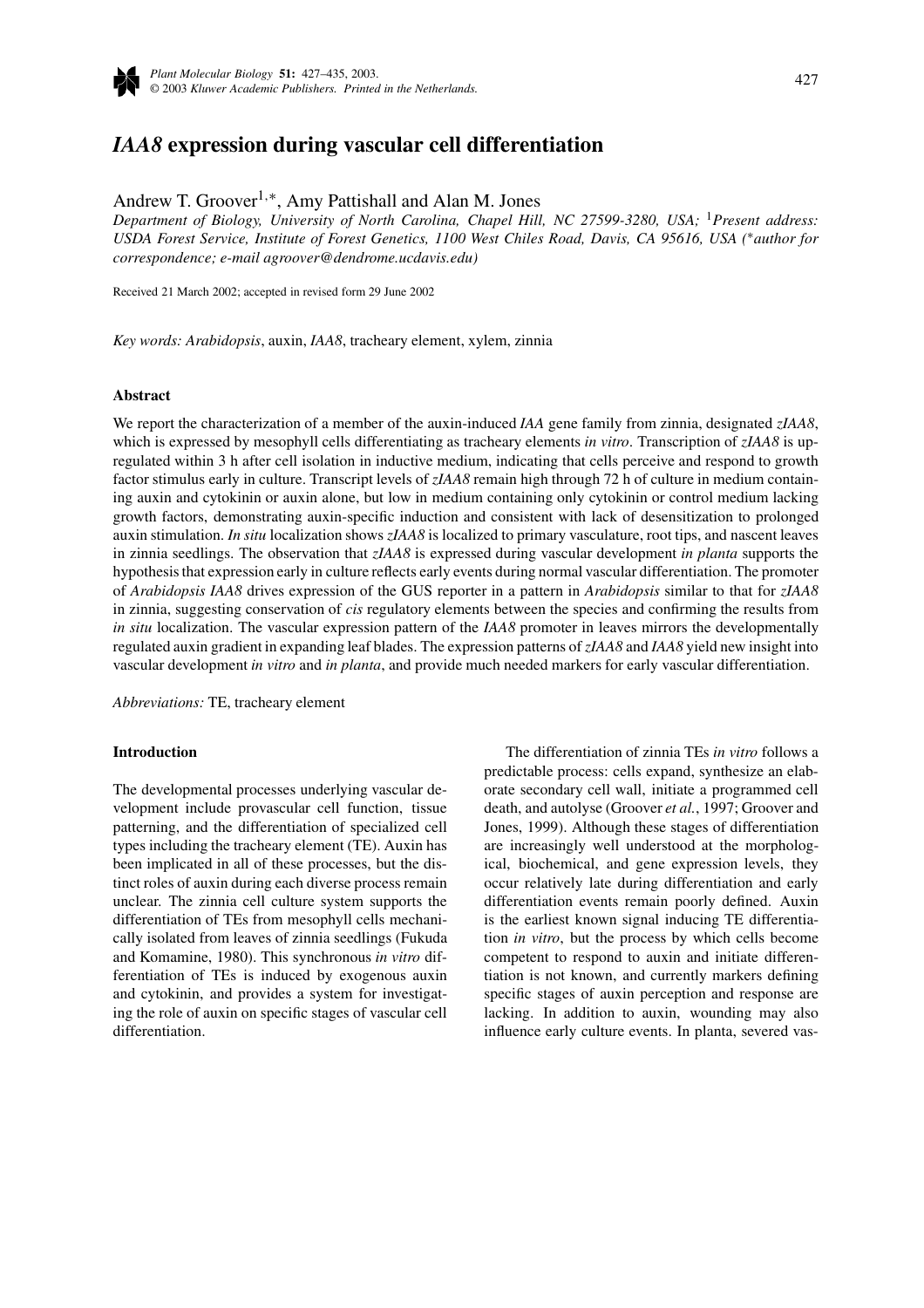





*Figure 1.* Sequence analysis of *zIAA8*. A. Alignment of the derived protein coding sequence of *zIAA* (Accession AAM12952) and the two most closely related members of the IAA protein family from *Arabidopsis,* IAA8 (accession number AAL24387.1) and IAA9 (AAL49854.1). zIAA shares 61% and 57% identity with IAA8 and IAA9, respectively. Alignment was performed using CLUSTALw (http://www2.ebi.ac.uk/clustalw/), and manually optimized with BioEdit (Hall, 1999). B. Phylogenic analysis with the PAUP program on an informative set of the *IAA* gene family in *Arabidopsis*. The tree is rooted with IAA1; numbers represent bootstrap values. The region of the zIAA8 protein.

cular bundles can be rejoined by the differentiation of surrounding parenchyma as wound-induced TEs (Sachs, 1981). The morphology of these 'wound' TEs is similar to those that differentiate *in vitro*. Since the zinnia mesophyll cells are isolated through mechanical dissociation from leaves, these cells experience a significant wounding that may act as an inductive signal. Alternatively, cultured cells might require a recovery

period from wounding before becoming competent to respond to other inductive signals, including auxin and cytokinin. The identification of molecular markers defining early culture events could elucidate the exact nature of early culture processes including the timing of auxin perception and the influence of wounding.

With the zinnia system, the timing of responses to auxin and cytokinin has been assayed indirectly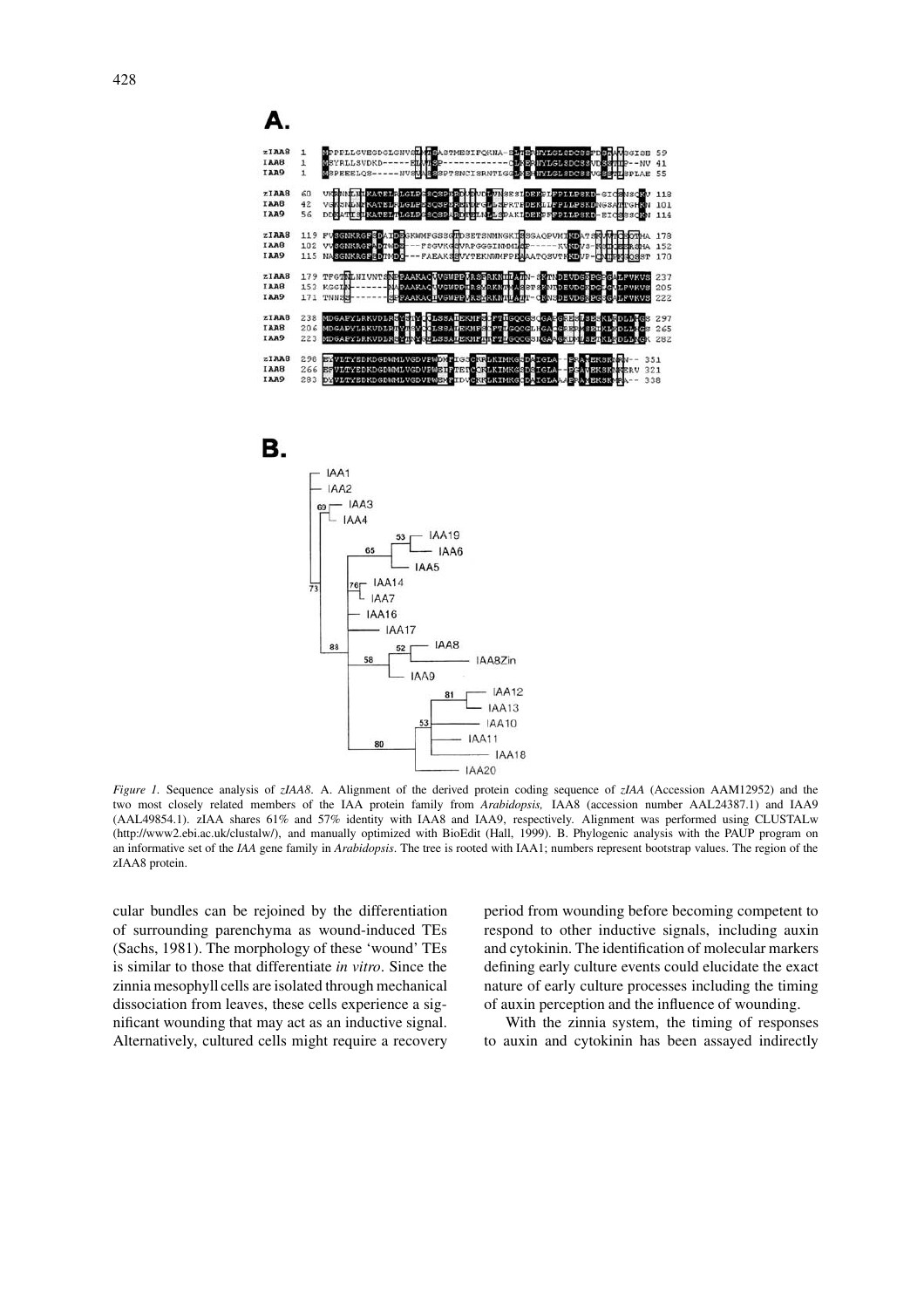through the timing and extent of TE differentiation in response to various growth factor treatment regimes. Fukuda and Komamine (1985) found that isolated mesophyll cells do not respond to differentiationinducing exogenous growth factors until after 12 h in culture, and are only slightly delayed in TE differentiation if exogenous growth factors are not supplied until after 24 h in culture. These results raise the possibility that the cultured cells are not capable of perceiving or responding to growth factor-induced stimulus to differentiate early in culture. Church and Galston (1988) concluded that cells become determined to differentiate as TEs after 56 h exposure to auxin, and after 24 h exposure of cytokinin. More recently, Milioni *et al.* (2001) found that cells cultured in medium lacking growth factors become maximally responsive to growth factors between 46 and 50 h of culture. During this period, growth factor exposure for as little as 10 min is sufficient to determine cell fate as TE (Milioni *et al.*, 2001). Importantly, differentiation has been initiated many hours to days prior to the morphological changes assayed in these studies, as revealed by biochemical and genetic markers of TE differentiation that precede morphological changes (Demura and Fukuda, 1994; Ye and Droste, 1996; Beers and Freeman, 1997; Miloni *et al.*, 2001). Another factor limiting the interpretation of these studies is that the endogenous growth factor levels of the cultured cells are not known.

The cloning of genes whose expression is rapidly induced by auxin has provided molecular markers of early auxin perception and auxin responses. The *IAA* gene family from *Arabidopsis* consists of genes that are rapidly transcriptionally induced by exogenous auxin (Abel *et al.*, 1995). In addition, several members of the gene family are primary response genes, and are directly transcriptionally induced in response to auxin without translation of intervening protein components (Abel *et al.*, 1995). Nuclear localization and similarity to Arc and MetJ DNA-binding proteins support the hypothesis that IAA proteins are involved in transcription (Abel *et al.*, 1994). Conserved domains within IAA proteins mediate homodimerization and heterodimerization between IAA proteins and heterodimerization with auxin-response factor (ARF) proteins (Kim *et al.*, 1997; Ulmasov *et al.*, 1997). Experiments using protoplast transfection assays suggest that *IAA* genes act to repress transcription of auxin-responsive genes (Tiwari *et al.*, 2001). Stability of IAA proteins is decreased in the presence of increasing auxin concentrations, which may directly affect derepression



*Figure 2.* Expression of *zIAA8* during culture. A. The top panel shows a time course of *zIAA8* expression in inductive medium containing both auxin and cytokinin, as determined by northern analysis (Materials and methods). *zIAA8* is transcriptionally up-regulated within 3 h after cell isolation. The bottom panel shows results of reprobing of the same blot with total cDNA. B. The top panel shows expression of*zIAA8* by cells cultured in different media types, as determined by Northern analysis. *zIAA8* expression is shown for cells cultured for 24, 48, or 72 h in either medium containing inductive levels of both auxin and cytokinin (NB), inductive levels of auxin but no cytokinin (Nb), no auxin but inductive levels of cytokinin (nB), or medium lacking exogenous growth factors (nb). *zIAA8* is induced in medium containing auxin (NB and Nb) irrespective of TE differentiation, and transcript levels remain elevated throughout culture in medium containing auxin. The bottom panel shows ethidium bromide staining of the gel blotted for analysis.

of early auxin responsive genes (Tiwari *et al.*, 2001). IAA proteins are targeted for proteasome degradation by SCF*TIR*<sup>1</sup> ubiquitin-ligase (Gray *et al.*, 2001).

We report here the cloning and partial characterization of an auxin-responsive gene from zinnia, designated *zIAA8*, which is most similar to the *IAA8* gene of *Arabidopsis*. We use this molecular marker to determine the timing of auxin responses in cultured zinnia cells, and correlate expression with early stages of TE differentiation *in vitro* and *in planta*.

#### **Materials and methods**

## *Cell culture and analysis*

Plant cultivation, cell isolation, and cell culture were as described previously (Groover and Jones, 1999). For RNA isolation from cultured cells, cells were pelleted by centrifugation and ground using a mortar and pestle in liquid nitrogen. The ground cells were shaken in extraction buffer (100 mM Tris pH 7.5, 1.5 M NaCl, 2% CTAB, 50 mM EDTA, 50 mM DTT), followed by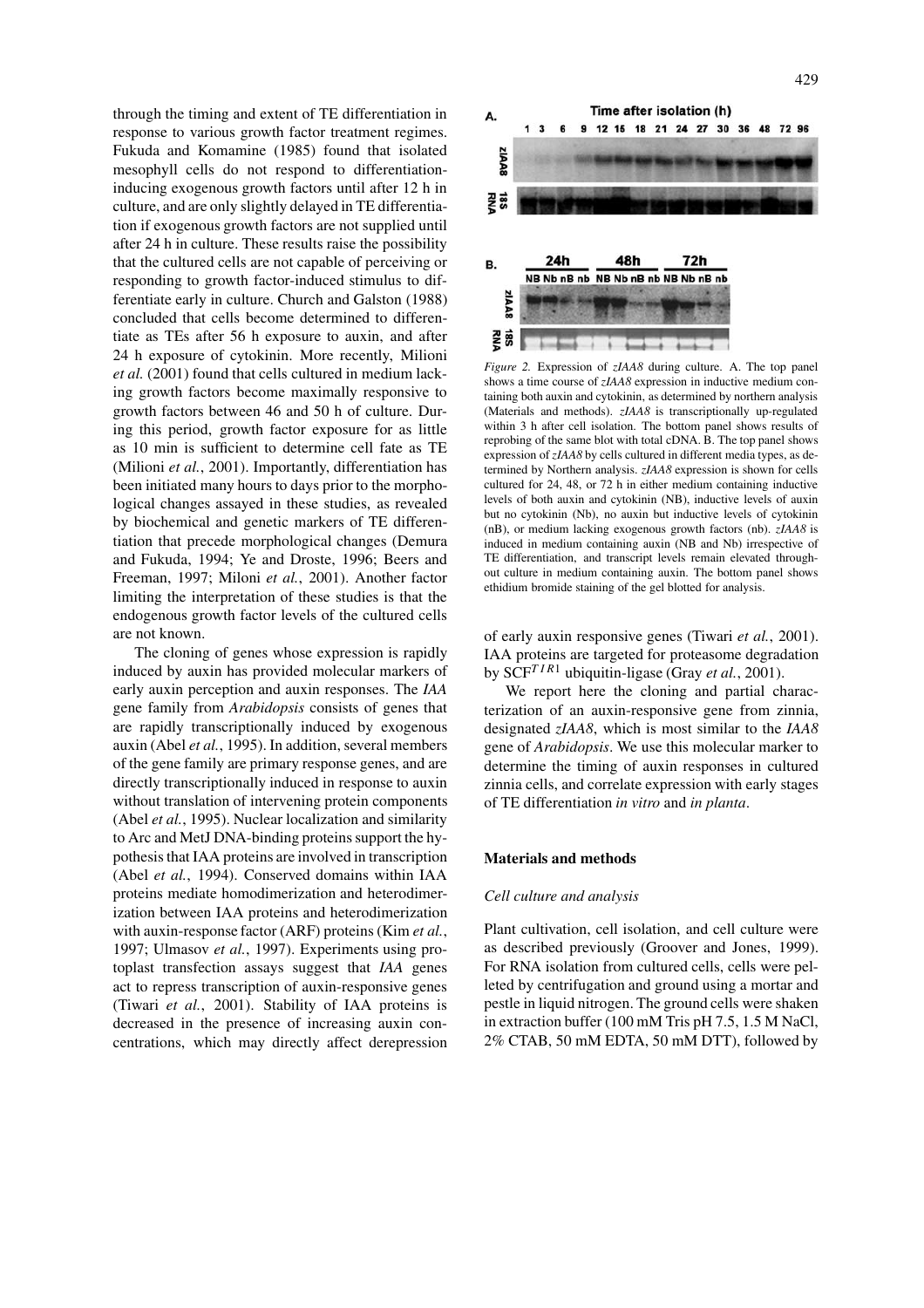extraction with chloroform/isoamyl alcohol 24:1 and centrifugation at 4 ◦C. The resulting aqueous phase was removed and RNA precipitated by addition of 1/4 volume 4 M LiCl and 2-mercaptoethanol to 1%. After overnight precipitation at −20 ◦C, RNA was pelleted by centrifugation at 4 ◦C for 45 min. The resulting pellet was rinsed with 70% ethanol, resuspended in water, and extracted once with phenol/chloroform/isoamyl alcohol 25:24:1, and once with chloroform/isoamyl alcohol 24:1. Finally, RNA was precipitated with 0.1 vol 3 M sodium acetate and 2 vol 100% ethanol. The resulting pellet was resuspended in 10 mM Tris pH 8, 0.1 mM EDTA. Electrophoresis of RNA on denaturing formaldehyde gels, blotting onto nylon membranes, and hybridization with DNA probes were as described (Sambrook *et al.*, 1989). The probe used for northern analysis corresponds to nucleotides 744–1034 of GenBank Accession AY090553.1.

Synthesis of cDNA, PCR, polyacrylamide gel electrophoresis, and recovery of amplified products were as described by manufacturer's protocols (Gene-Hunter, Brookline, MA). Synthesis of cDNA was primed with  $5'$ -TTTTTTTTTTTTMN-3' (M = A, C, or G;  $N = A$ , C, G, or T). Primer sequences used for PCR amplification of *IAA* cDNAs were A1 (5 -RTIGTIGGITGGCCICCIRT-3 ) and B1 (5 - ATRCTYCTRTTYCTRCCICT-3 ). 5 - and 3 -RACE were performed on total RNA isolated with the Qiagen RNAeasy procedure with primer IAA\_R-A, 5 - AGCTCCCTGCGATCCGCATT-3' for 5'-RACE and primer 5 -GCAACATCAAAGGTTGTGACACAGG-3' as described by manufacturer's protocols (SMART) Race, Clonetech, Palo Alto, CA).

## In situ *hybridization*

For *in situ* hybridization, plasmid pA1B1 containing a *zIAA8* cDNA fragment (corresponds to nucleotides 744–1034 of GenBank accession number AY090553.1) was digested with *Xba*I (sense probe) and *Hin*dIII (antisense probe). Probe synthesis was carried out with the anti-DIG RNA labeling kit (Boehringer Manheim) with T3 polymerase (sense probe) and T7 polymerase (antisense probe). *Zinnia* seeds were grown for 2 days in the dark on wet filter paper. The seedlings were fixed in 50% ethanol, 5% acetic acid, 3.7% formaldehyde for 16 h, dehydrated through ethanol and xylenes series, and paraffin-embedded. The embedded tissue was sectioned at a thickness of 8 *µ*m. Slides were dewaxed with two 10 min incubations with Histoclear, rehydrated, treated with 0.96 *µ*g/ml proteinase K for 30 min, and dehydrated in an ethanol series. The slides were air-dried and hybridized with 0.2 *µ*g of probe per milliliter of hybridization solution (200 *µ*l/slide) for 16 h at 45 ◦C. Slides were then washed as described by Cho and Kende (1998). Immunological detection was carried out using the anti-DIG RNA detection kit from Boehringer Manheim according to the manufacturer's specifications.

## IAA8 *promoter analysis*

For assembly of the *IAA8* promoter:GUS fusion construct, the 3 kb upstream of the ATG translation start of *IAA8* on chromosome II (GenBank accession number AC006340) was amplified from *Arabidopsis* (Columbia ecotype) with primers 5 - GGAGTTGGGTTGTAATGGGTTAATGG-3' and 5'-CGCTCTAGACAGATCTTCAATATGCAGGACTTG-3 . The resulting PCR product was cut with *Xba*I and cloned into pGPTV-BAR containing the GUS reporter gene. Orientation of the insert was determined by *Hin*dIII digest. Transformed plants carrying the construct were identified by resistance to BASTA herbicide (Liberty herbicide, AgrEvo). GUS staining of seedlings was performed by vacuuminfiltrating seedlings with GUS staining solution (100 mM sodium phosphate pH 7, 10 mM EDTA, 0.1% Triton X-100, 0.5 mg/ml X-Glucuronide, and  $100 \mu$ g/ml chloramphenicol) with 1 mM or 2 mM potassium ferricyanide and potassium ferrocyanide. After staining for two days at 37 °C, seedlings were cleared with several changes of 70% ethanol. Similar staining patterns were observed for four independently transformed lines.

## **Results**

# zIAA8 *is a member of the* IAA *gene family and reports early auxin response in cultured zinnia cells*

Mesophyll cells isolated from seedlings of *Zinnia elegans* (cv. Green Envy) show morphological evidence of differentiation as TE after about 72 h of culture in liquid medium containing auxin (*α*– naphthalene-acetic acid, 0.1 mg/l) and cytokinin (6 benzylaminopurine, 0.2 mg/l), as previously described (Groover *et al.*, 1997; Groover and Jones, 1999). Other workers have indirectly inferred cultured cell response to exogenous auxin by determining the timing of cell differentiation after exposure to various hormone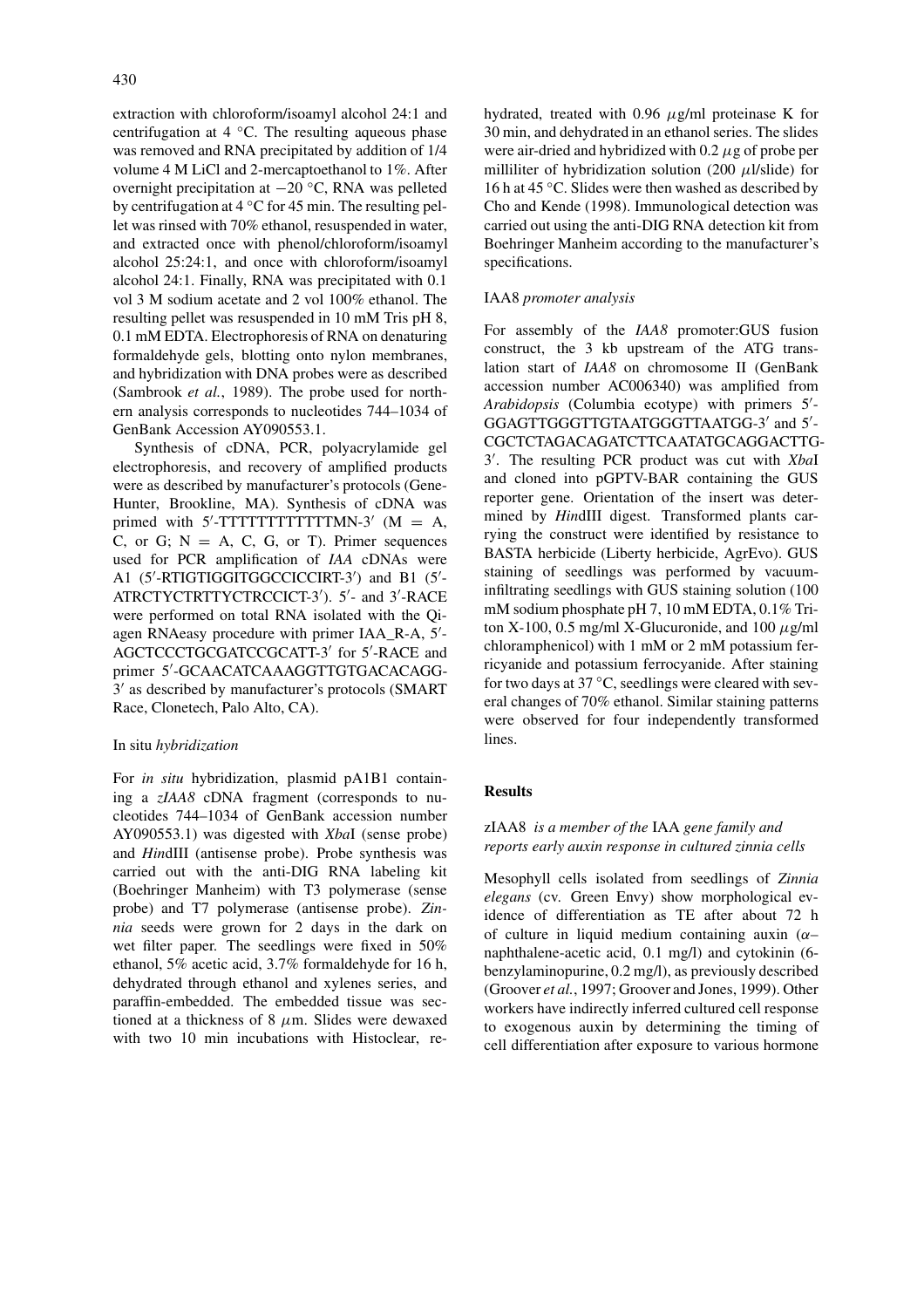regimes (Fukuda and Komamine, 1985; Church and Galston, 1988; Milioni *et al.*, 2001). Auxin-induced subcellular changes begin well before the appearance of secondary cell walls, however, making it difficult to precisely judge the timing of auxin responses based on morphological changes alone. We thus sought to identify a molecular marker that would allow precise determination of auxin responses by cloning of cDNAs from the large family of auxin-regulated *IAA* gene family.

A member of the *IAA* gene family was isolated for use as a molecular marker of early auxin responses in cultured zinnia cells. Degenerate primers recognizing conserved features of the *IAA* gene family were used to amplify cDNAs derived from mesophyll cells cultured for 6 h in medium containing inductive levels of both auxin and cytokinin (Materials and methods). Amplification products were fractionated on a 6% denaturing polyacrylamide gel, from which a ca. 350 bp product was recovered, cloned, and sequenced. Primers were designed based on the sequence of the partial cDNA clone and used for 5 - and 3 -RACE (Materials and methods). The resulting RACE products were cloned and sequenced. The overlapping  $5'$ - and  $3'$ -RACE sequences were aligned to produce a full-length mRNA of 1499 bp containing an open reading frame encoding a protein of 351 amino acids, 197 bp of 5 -UTR, and 246 bp of 3 -UTR (GenBank accession number Y090553). A BLAST search of the protein database at National Center for Biotechnology Information (NCBI) indicated that the predicted protein shares high sequence identity with IAA proteins from a variety of species. In *Arabidopsis*, the most similar proteins identified by protein BLAST analysis are IAA8 and IAA9. As shown in Figure 1A, alignment of the predicted zinnia IAA protein sequence with IAA8 and IAA9 (Materials and methods) indicates the zinnia protein is of similar size and amino acid content, and shares conserved domains with IAA8 and IAA9. The zinnia IAA protein sequence is most similar to IAA8 (61% identity) but also highly similar to IAA9 (57% identity). Figure 1B shows the overall phylogenetic relationship of the zinnia IAA protein with IAA proteins of *Arabidopsis*, indicating that IAA8 and IAA9 form a distinct clade with the zinnia protein. The cloned cDNA represents the most likely zinnia orthologue of *Arabidopsis IAA8* and was therefore tentatively designated *zIAA8*. It is cautioned that confirmation of this tentative assignment will require sequencing and characterization of all related members of the *IAA* gene family from zinnia.

The expression of *zIAA8* reports early auxin responses in zinnia cultures. RNA was isolated from cells cultured under different hormone regimes to determine the hormone response and timing of *zIAA8* induction. As shown in Figure 2A, cells cultured in medium containing levels of auxin and cytokinin that induce TE differentiation (inductive medium, NB) induce expression of *zIAA8* within 3 h after cell isolation. Transcript levels for *zIAA8* remain high though 96 h of culture in inductive medium (Figure 2A), suggesting that the cells do not become desensitized to constant auxin stimulus. The expression profile for *zIAA8* was determined for cells cultured in inductive medium (NB), medium containing inductive levels of auxin but without cytokinin (Nb), medium containing no auxin but inductive levels of cytokinin (nB), and control medium containing no auxin or cytokinin (nb), as shown in Figure 2B. Transcript levels for *zIAA8* remained low in cells cultured in medium nb or nB through 72 h of culture (Figure 2B). In contrast, transcript levels for *zIAA8* were high for cells cultured in NB or Nb medium at 24, 48, and 72h (Figure 2B). Because TE differentiation is induced only by NB and not Nb medium, this result indicates that *zIAA8* transcription can be induced by auxin in the absence of TE differentiation.

# zIAA8 *is expressed in vascular tissues*

Auxin is required to induce TE differentiation and *zIAA8* expression reports early auxin responses in cultured cells. However, inductive signals other than auxin (e.g. cytokinin) are required to support TE differentiation, and it is not clear if *zIAA8* expression could report auxin responses related to wounding *in vitro* not directly related to normal vascular development *in planta*. To resolve this issue, *in situ* hybridizations were undertaken in zinnia seedlings to determine if *zIAA8* is normally expressed during vascular development.

The *zIAA8* transcript is localized to developing vasculature and nascent leaves in zinnia seedlings, and expression precedes the appearance of secondary cell walls in TEs. Anti sense and negative control sense probes derived from *zIAA8* were hybridized to sections of zinnia seedlings (Materials and methods). As shown in Figure 3A, antisense probe localizes *zIAA8* expression to primary vasculature and young leaves in young zinnia seedlings. *zIAA8* is expressed in cells that appear to be precursors to tracheary elements (Figure 3D). Expression is not restricted to a spe-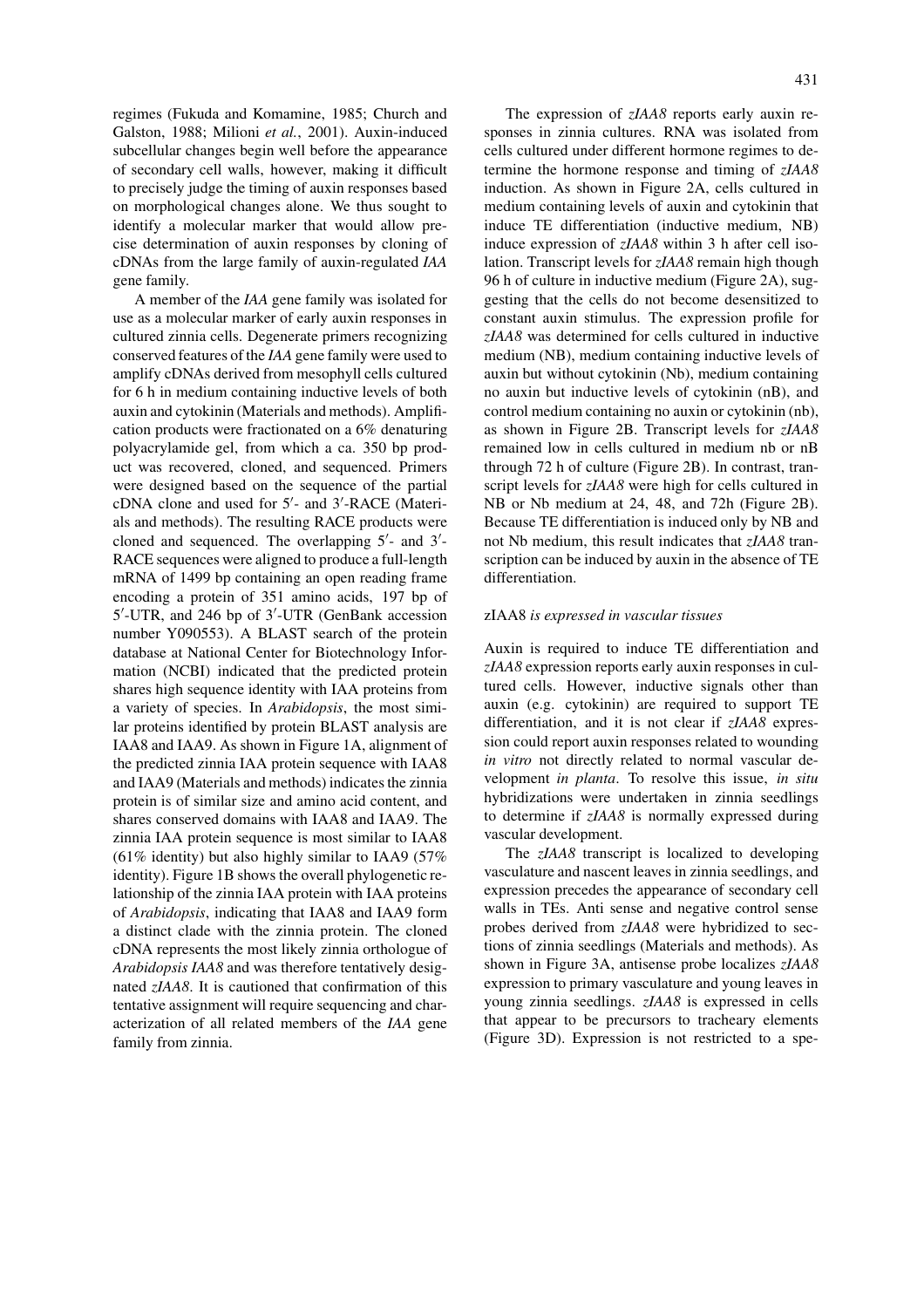

*Figure 3.* Expression pattern of *zIAA8* in zinnia seedlings revealed by *in situ* hybridization. Light-grown seedlings were fixed, sectioned, and probed as described in Materials and methods. A. Expression of *zIAA8* is found in primary vascular tissues in the hypocotyl and recently formed leaves. Note IAA8 expression precedes maturation of vessel members in the hypocotyl. The boxed regions in A are shown at higher magnification in B–E. B. Expression is found within young leaves and the tunica region of the shoot apical meristem. D. expression in the hypocotyl is restricted to the vascular tissues. C and E are probed with the sense probe as controls. F. Expression is found in the root tip.

cific organ, but rather is found in the root, hypocotyl, and shoot. Interestingly, *zIAA8* is also expressed in meristematic regions of the shoot and root apices (Figure 3B, F). No signal was detected using negative control sense probes (Figure 3C, E).

# *The* Arabidopsis IAA8 *promoter drives marker gene expression in vascular tissues*

The zinnia culture system is currently limited by the lack of genetic tools. Therefore, to further correlate results from *zIAA8* expression in culture to gene function *in planta*, we examined the expression of *IAA8*, the *Arabidopsis* gene most similar to *zIAA8*.

The *Arabidopsis IAA8* promoter drives marker gene expression in vascular tissues and apices similar to *zIAA8* expression in zinnia (as established by *in situ* hybridization of *zIAA8*). The promoter region of the *Arabidopsis IAA8* gene was cloned upstream of the coding sequence for the GUS reporter and introduced as T-DNA via *Agrobacterium*-mediated transformation into ecotype Columbia (Materials and methods). Seedlings grown for 7 days on standard MS plates were histologically stained to reveal patterns of GUS expression (Materials and methods). As shown in Figure 4, the pattern of GUS expression driven by the *IAA8* promoter in *Arabidopsis* includes developing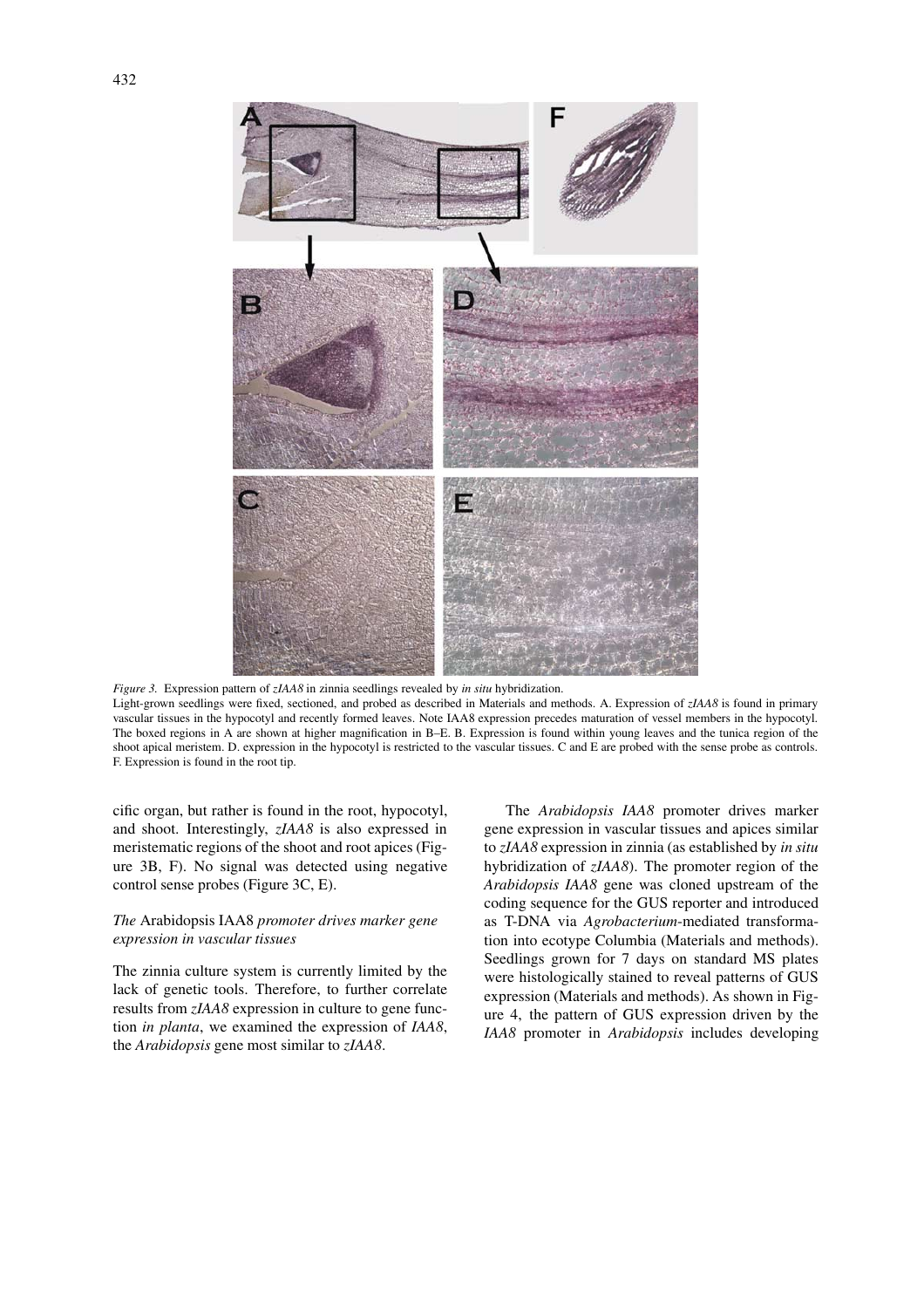

*Figure 4.* Expression pattern of *Arabidopsis IAA8* promoter in *Arabidopsis* seedlings revealed by *IAA8* promoter::GUS fusion. A–D. Developmental series of leaves from a single plant stained to reveal GUS activity. Expression is first found in the distal hydathode region of young leaves (arrowhead, A). Slightly older leaves show GUS expression in the midvein and incipient leaf trace (arrow, A). B. In leaves with second-order vein development, GUS expression is found in vascular tissues throughout the leaf blade. C. In older leaves establishing higher-order vasculature, GUS expression is limited to the vascular tissues in the proximal regions of the leaf blade. D, All GUS expression is lost from the leaf blade in later stages of development. E. GUS expression can be detected in vascular cells of free-ending veinlets. F. In the root, expression is limited to the vascular tissue of the root tip, and expression is not found in older portions of the root. G. Provascular cells in the root tip show expression of GUS far in advance of cell differentiation. H. in the region of cell differentiation, nascent TEs which have not initiated or completed autolysis can be found that express GUS (arrows). I. Expression in the stem is associated with individual cells within vascular bundles.

vasculature of the shoot apex, hypocotyl, and root tip, and is similar to the expression of *zIAA8* revealed by *in situ* hybridization in zinnia (cf. Figure 3). Marker gene expression in leaves as driven by the *IAA8* promoter is developmentally regulated, as illustrated by GUS expression in leaves from a single transgenic plant (Figure 4A–D). Expression in youngest leaves is restricted to the distal hydathode region (arrowhead Figure 4A) and later includes the nascent midvein/leaf trace (arrow Figure 4A). Expression is found in primary veins in slightly older (ca. 1 mm long) leaves, and is uniformly expressed in vasculature from tip to base (Figure 4B). Older, more elongated leaves (ca. 2 mm long) show expression increasingly restricted to the proximal region of the leaf (Figure 4C) until finally all expression is lost from the leaf blade (Figure 4D). Interestingly, this pattern mimics the proposed developmentally regulated auxin gradient in leaf blades (Chen *et al.*, 2001; Ljung *et al.*, 2001). Within the expanding leaf blade, expression can be found at the developing termini of freely ending veinlets (Figure 4E).

The developing vasculature in the *Arabidopsis*root tip is arranged in cell files that represent a developmental series (Dolan *et al.*, 1993). Provascular cells at the root tip range to fully mature cell types through the zones of cell maturation and elongation. As shown in Figure 4F–G, the *IAA8* promoter drives GUS expression in provascular cells in the root tip prior to any morphological evidence of tracheary element differentiation. In regions containing differentiating cell types, nascent tracheary elements containing secondary cell wall thickenings that are either still living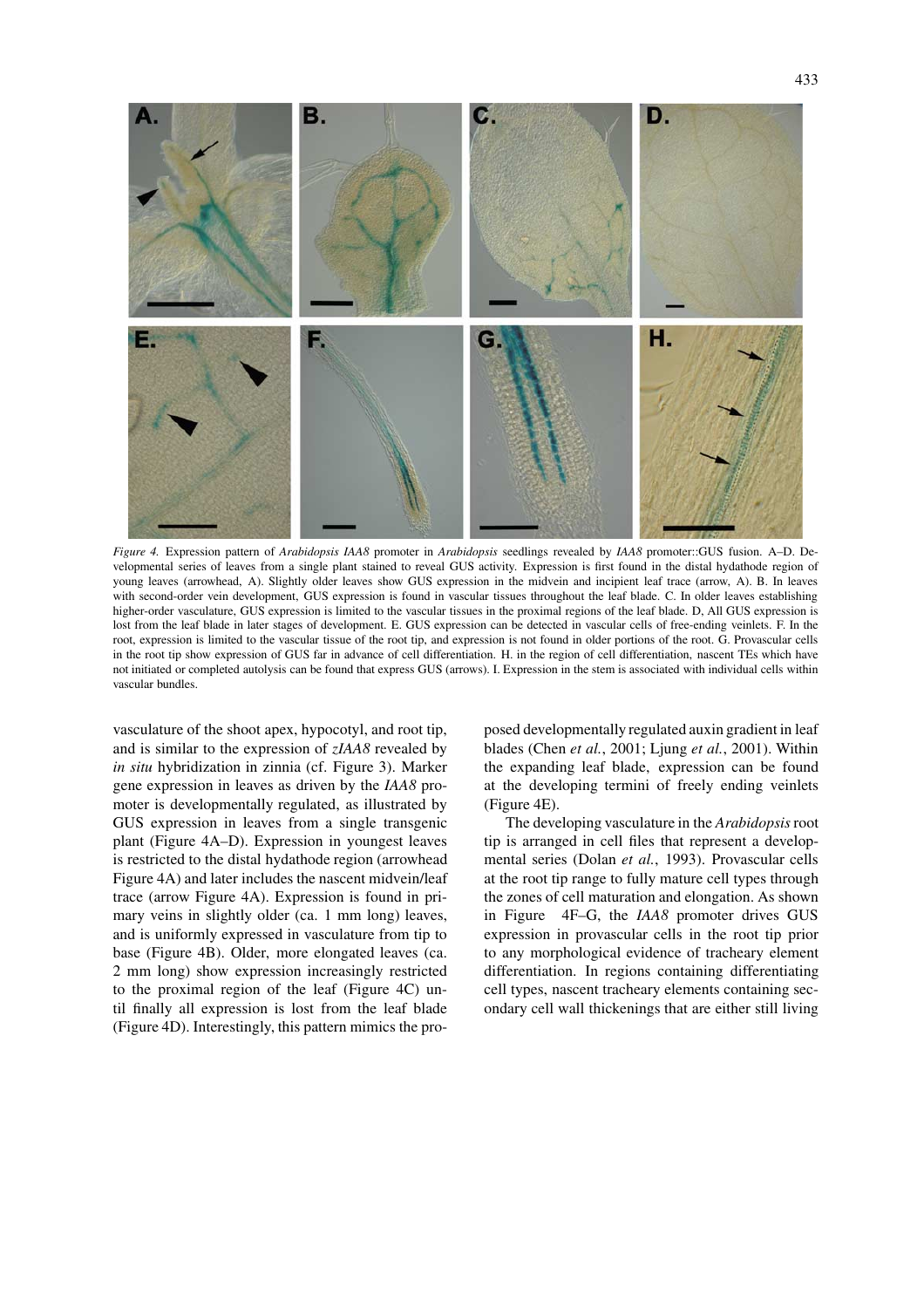or just initiating autolysis were found that express GUS (Figure 4H).

## **Discussion**

Auxin is a comprehensive regulator of vascular development, and molecular markers of specific auxin responses are required to discern the roles of auxin during the diverse events underlying vascular tissue patterning, provascular cell function, and vascular cell differentiation. Towards that goal, we isolated and characterized related members of the *IAA* gene family from both zinnia (*zIAA8*) and *Arabidopsis* (*IAA8*) that serve as early markers of auxin-regulated vascular development. Using the zinnia cell culture system, we assayed the precise timing of auxin-induced expression of *zIAA8* during the *in vitro* differentiation of a specific vascular cell type, the TE, and determined the time at which cultured cells respond to exogenous auxin. Using genetic techniques afforded by *Arabidopsis*, we determined the *Arabidopsis IAA8* promoter's expression pattern in whole plants. Comparison of the results from these two distinct systems allowed synergistic insights into *IAA* gene function, provided markers of vascular development and auxin response, and established relationships of zinnia culture events to events *in planta*.

At ca. 72 h of culture in medium containing inductive levels of auxin and cytokinin, cultured zinnia mesophyll cells display obvious morphological features of TEs, most notably the presence of secondary cell wall (Groover *et al.*, 1997). The time at which cultured cells actually perceive and respond to auxin by initiating TE differentiation has remained unclear. The timing of induction by auxin has been examined through media shift experiments in which the response to exogenous auxin was ultimately assayed indirectly through assay of morphological evidence of differentiation (Fukuda and Komamine 1985; Church and Galston, 1988; Milioni *et al.* 2001). Fukuda and Komamine (1985) concluded that cells do not respond to differentiation-inducing exogenous growth factors until after 12 h in culture, and are only slightly delayed in TE differentiation if exogenous growth factors are not supplied until after 24 h in culture. Differentiation is initiated well in advance of morphological events, however, and molecular markers are thus required to more precisely determine the timing of auxin responses. Ye and Varner (1994) characterized a zinnia cDNA, p48h-10, which marks an auxin-induced gene expressed after 24 h of culture in medium containing inductive levels of auxin and cytokinin. It is not known if p48h-10 marks an auxin response that is initiated after 24 h of culture, or if it is a late-expressed marker of auxin response from earlier time points of culture. Together, these results raised the possibility that there is a refractory period early in culture when cells are not capable of perceiving or responding to growth factor-induced stimulus to differentiate.

Our results indicate that cells are able to perceive and respond to auxin stimulus within only 3 h after isolation. This suggests that cells do not undergo a lengthy 'recovery' process from wounding during isolation before becoming competent to respond to inductive signals, but is roughly consistent with the ca. 12 h 'recovery' period proposed by Fukuda and Komamine (1985). Our results are distinct from the auxin-responsive gene p48h-10 described above, which is specifically transcriptionally up-regulated by auxin only after a lengthy 24–48 h culture in medium containing auxin. That *zIAA8* is specifically up-regulated by auxin early (within 3 h) in culture suggests that either p48h-10 is far downstream of initial auxin perception, or that there are multiple pathways which are activated by auxin at different times in culture. Expression of *zIAA8* (and the most similar *Arabidopsis* gene, *IAA8*) is found in pre-vascular cells *in planta*, supporting the notion that early auxin response in culture reported by *zIAA8* expression represents early events in vascular development and is not an artifact of cell isolation or culture.

It should be noted that the northern assays used in our experiments examined populations of cells and would not have detected variation in responses among individual cells. Notably, the fate of cells that do not differentiate as TE in culture is unclear. Although it is possible that they retain their identity as leaf mesophyll cells, it is plausible that they differentiate into a cell type less morphologically conspicuous as a TE. For example, it is possible that some cells differentiate as xylem parenchyma that, in the absence of chloroplast loss, would be difficult to distinguish from leaf mesophyll in culture.

The *Arabidopsis* gene *IAA8*, which is the most similar to *zIAA8* at the protein sequence level, shows a similar expression pattern in developing vasculature and is consistent with similar function in the two species. The vascular expression pattern of the GUS marker gene driven by the *Arabidopsis IAA8* promoter mimics the proposed auxin gradient in ex